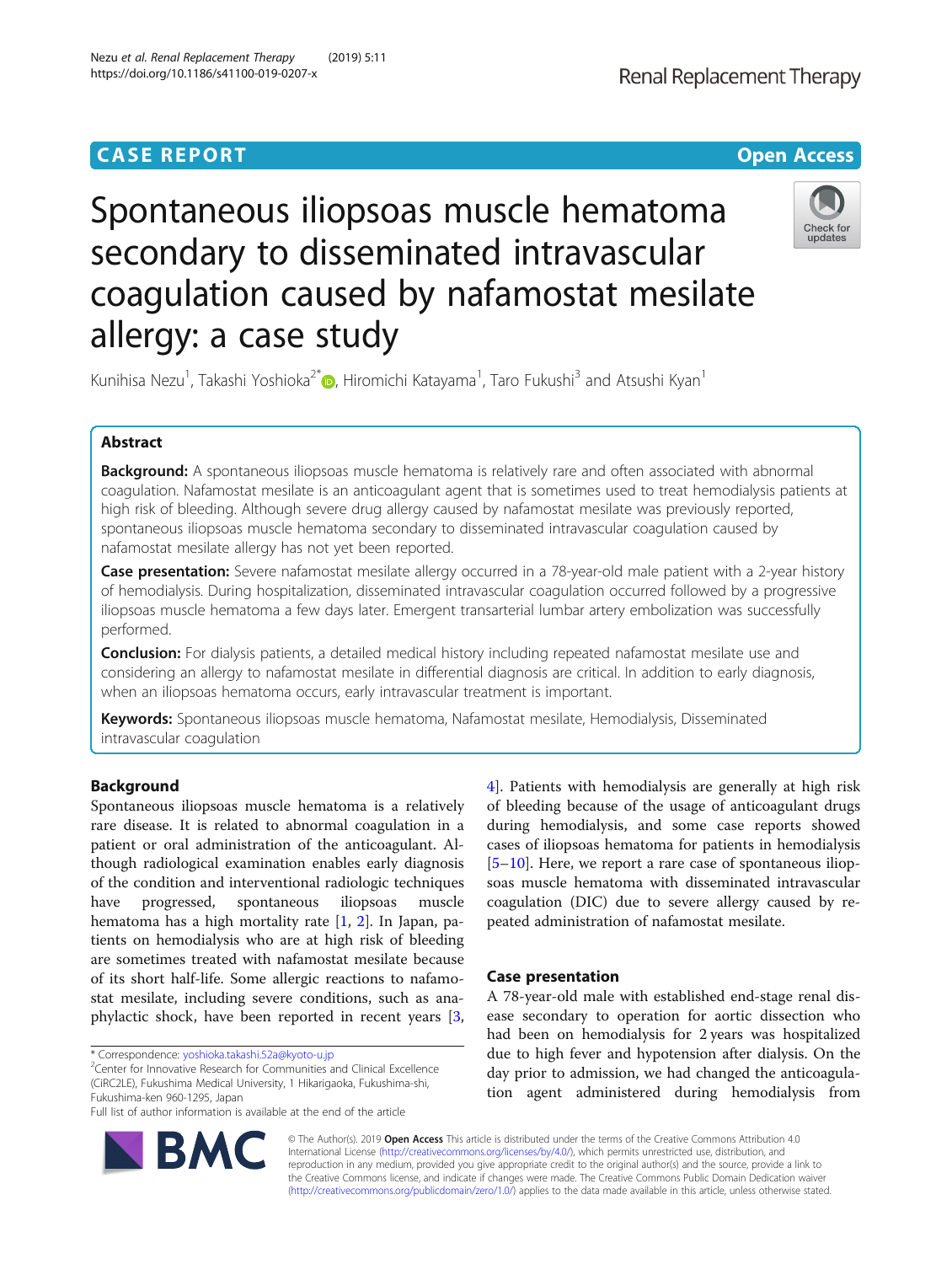Table 1 Clinical parameters of the patient on admission

| Vital signs                     |                        |  |  |  |  |  |
|---------------------------------|------------------------|--|--|--|--|--|
| Body temperature (°C)           | 38.8                   |  |  |  |  |  |
| Blood pressure (mmHg)           | 63/38                  |  |  |  |  |  |
| Heart rate (bpm)                | 90                     |  |  |  |  |  |
| Physical examination            |                        |  |  |  |  |  |
| Appearance                      | Pale and chilly        |  |  |  |  |  |
| Chest and abdominal examination | Within normal limits   |  |  |  |  |  |
| Others                          | Hands, warm and sweaty |  |  |  |  |  |

Medication

Bisoprolol fumarate 2 .5 mg/day, febuxostat 10 mg/day, vonoprazan fumarate 10 mg/day, furosemide 80 mg/day, levetiracetam 500 mg/ day

Hematological examination

| White blood cell (/µL)     | 1800   |
|----------------------------|--------|
| Platelet (/µL)             | 73,000 |
| Hemoglobin (g/dL)          | 9.7    |
| Neutrophils (/µL)          | 1670   |
| Eosinophils (/µL)          | 30     |
| Biochemical examination    |        |
| AST (IU/µL)                | 21     |
| $ALT$ (IU/ $\mu$ L)        | 11     |
| $y$ -GTP (IU/ $\mu$ L)     | 24     |
| Total bilirubin (mg/dL)    | 0.66   |
| Total protein (g/dL)       | 6.3    |
| C-reactive protein (mg/dL) | 0.26   |
| BUN (mg/dL)                | 17.3   |
| Creatinin (mg/dL)          | 3.25   |
| Sodium (mEg/L)             | 140    |
| Potassium (mEg/L)          | 3.1    |
| Calcium (mg/dL)            | 8.7    |
|                            |        |

ALT alanine aminotransferase, AST aspartate aminotransferase, BUN blood urea nitrogen

intravenous heparin to intravenous nafamostat mesilate because of mild oral bleeding during dialysis.

The patient's clinical parameters on admission are shown in Table 1. According to these test results, septic shock was strongly suspected. Therefore, we examined two sets of blood culture and started intravenous administration of noradrenaline (0.06 μg/kg/min) and meropenem (0.5 g/day). On the second day of hospitalization, liver dysfunction and coagulation were observed. The patient's biochemical and coagulation examination results were white blood cell count, 13,300/μL; platelet count, 71,000/μL; AST, 266 IU/L; ALT, 166 IU/L; γ-glutamyl transpeptidase (γ-GTP), 125 IU/L; fibrinogen degradation products (FDP), 225 μg/mL; fibrinogen, 89 mg/dL; and prolongation of prothrombin time, 7.9 s. According to the International Society on Thrombosis and Haemostasis criteria, the total DIC score was 7 points. Based on these findings, we diagnosed the patient with DIC.

On the day 6 of hospitalization, hematological examination revealed elevated eosinophils (3870 μ/mL) and procalcitonin (126 ng/mL). In addition to this, the patient's febrile condition and hypotension presented only during hemodialysis. The blood cultures performed at admission were all negative. These findings indicated that not sepsis but some kind of severe allergic reaction had occurred. Furthermore, the only drug introduced during the clinical course was nafamostat mesilate. Therefore, we diagnosed the patient with DIC secondary to severe allergy to nafamostat mesilate. We stopped the administration of antibiotics, started intravenous administration of hydrocortisone sodium succinate (200 mg), and changed the anticoagulant administered during dialysis from nafamostat mesilate to low molecular weight heparin. However, his drug-induced lymphocyte stimulation test (DLST) results were negative.

After changing the treatment, the patient's fever soon subsided (Fig. [1](#page-2-0)). On the eighth day of hospitalization, he complained of pain in his left thigh. Contrast-enhanced computed tomography (CECT) showed an iliopsoas hematoma with extravasation from a lumbar artery (Fig. [2b](#page-2-0)). We chose a noninvasive treatment for this condition, beginning with an intravenous transfusion of 8 units of fresh frozen plasma (FFP) and 2 units of red blood cell concentrate (RBC). For several days, the patient's condition remained stable. On the 15th day, the size of the hematoma appeared almost unchanged, as evaluated by non-contrast CT.

On the 24th day of hospitalization, we observed a sudden drop in his hemoglobin level from 9.7 to 6.7 g/dL; platelet count, 73,000/μL; AST, 17 IU/L; ALT, 6 IU/L; γ-GTP, 125 IU/L; FDP, 99.2 μg/mL; fibrinogen, 185 mg/ dL; and prolongation of prothrombin time, 41.8 s. CECT showed that the iliopsoas muscle hematoma had considerably increased in size. In addition, extravasation from the lumbar arteries was observed (Fig. [2c](#page-2-0)). We determined that an invasive treatment was critical, and he subsequently underwent an emergent selective transarterial embolization of collapsed lumbar arteries (Fig. [3](#page-3-0)). On the 44th day of hospitalization, all drug treatment was discontinued and the patient started rehabilitation. On the 108th day, he was discharged from the hospital.

## **Discussion**

In this case, we encountered a spontaneous iliopsoas muscle hematoma due to DIC caused by severe allergy to nafamostat mesilate. Spontaneous iliopsoas muscle hematoma is a relatively rare disease where the etiology is a collapse of the small arteries. The disease can occur in patients at high risk of bleeding. According to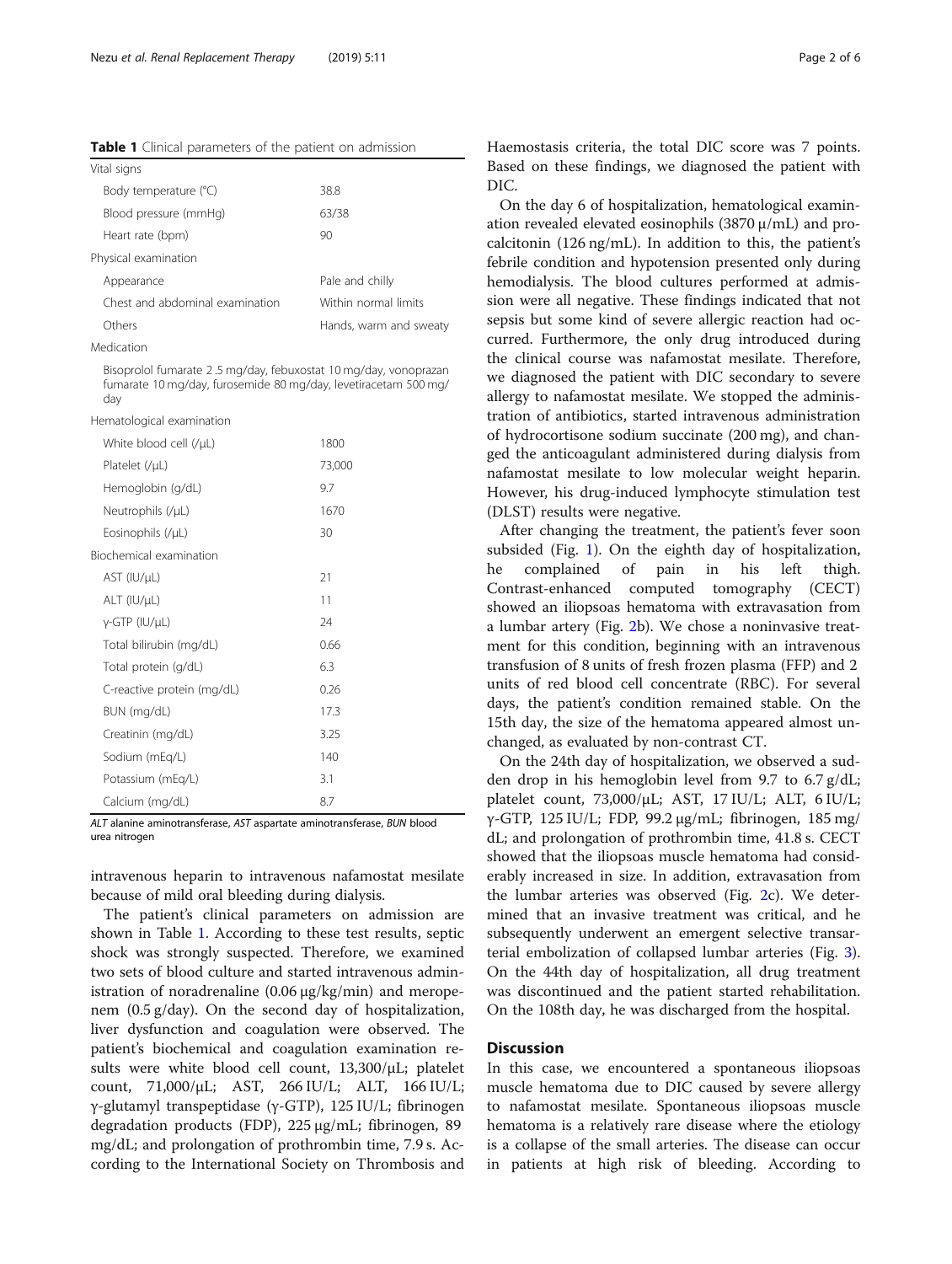<span id="page-2-0"></span>

previous reports, the mortality rate is as high as 30–34% [[1,](#page-5-0) [2\]](#page-5-0). Popov et al. [[3](#page-5-0)] classified intraperitoneal and intramuscular hematomas into three types and three subtypes: type I—no active bleeding in a patient in a hemodynamically stable condition, type II—active bleeding and no muscular fascia rupture, and type III—active bleeding and muscular fascia rupture; subtypes: type II-a—type II with no contraindication to cessation of anticoagulation, type II-b—type II with contraindication to cessation of anticoagulation, and type II-c—type II with no anticoagulation therapy or antiplatelet therapy. Although there are some case reports of iliopsoas hematoma in hemodialytic patients [\[5](#page-5-0)–[10,](#page-5-0) [11](#page-5-0)], there are still no reports with spontaneous iliopsoas hematoma secondary to severe allergic DIC due to nafamostat mesylate. The review of literature on PubMed for iliopsoas

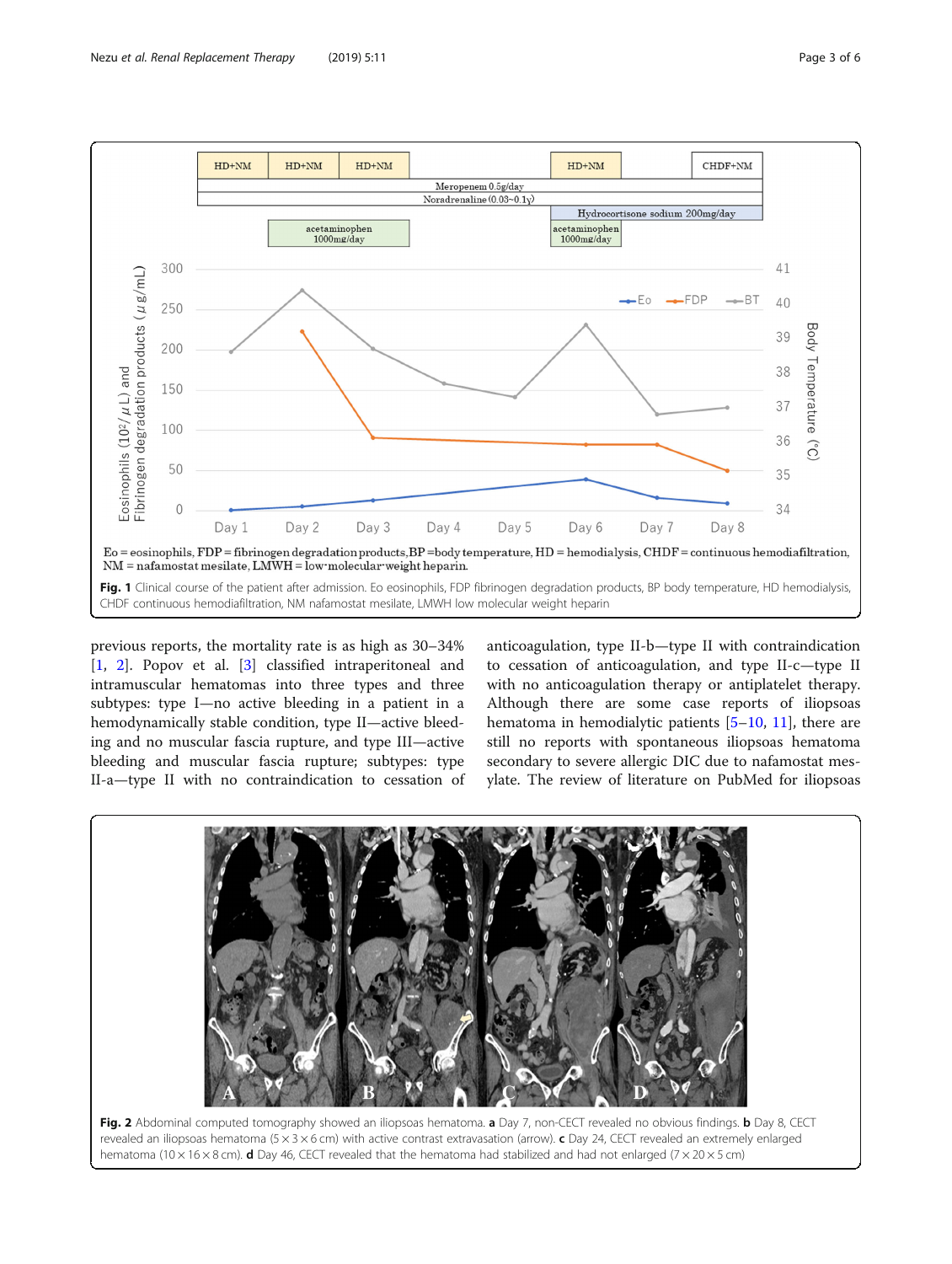hematoma in chronic hemodialysis patients is shown in Table 2.

In general, noninvasive treatment is the first choice; however, when a noninvasive treatment does not improve the patient's condition, minimally invasive surgery, i.e., interventional radiology (IVR), is a better treatment option [[1\]](#page-5-0). Although there are no defined criteria for selection of treatment, Popov et al. recommended type II-b, type II-c, and type III as indications for IVR [[12\]](#page-5-0). In this case, when the patient complained of pain in his left thigh, the hematoma had spread to the outside of the iliopsoas muscle fascia. Thus, the iliopsoas hematoma was classified as type III at the first diagnosis based on the classification of Popov et al. Although a type III

No. Author Years Country Age Sex Etiology Time on

hematoma is an indication for IVR, we initially chose a noninvasive treatment, which resulted in IVR treatment. While the patient survived, we should have selected immediate IVR at the first diagnosis of iliopsoas hematoma because the patient was not discharged until after more than 100 days.

Nafamostat mesilate is a serine-decomposing enzyme inhibitor that results in anticoagulation through inhibition of the coagulation-fibrinolytic, complement, and platelet aggregation systems [[13](#page-5-0)]. Nafamostat mesilate is sometimes used to treat hemodialysis patients at high risk of bleeding because of its short half-life. Some allergic reactions to nafamostat mesilate, including severe conditions such as anaphylactic shock, have been reported in recent years [\[3](#page-5-0), [4\]](#page-5-0). The diagnostic criteria for an allergic reaction to nafamostat mesilate are not yet established. However, Mise et al. [\[3\]](#page-5-0) proposed the following three diagnostic criteria: (1) Symptoms appear during hemodialysis when nafamostat mesilate is administered as an anticoagulant, and no symptoms are observed during treatment with other anticoagulants. (2) The possibility of allergic reactions to other drugs can be excluded. (3) The possibility of allergic reactions associated with diseases can be excluded. Additionally, Mise et al. reported that the frequency of allergy to nafamostat mesilate is about 1–2% among patients who have been re-administered with nafamostat mesilate. In our case, we diagnosed the patient with a severe allergy to nafamostat mesilate based on three observations. First, we observed elevated eosinophil levels and a febrile condition only on the days when the patient received hemodialysis, for which nafamostat mesilate was

Anticoagulants Laterality Treatment Outcome Reference

Table 2 Review of literature for iliopsoas hematoma in chronic hemodialysis patients

|                |                    |      |               |    |    | of ESRD      | dialysis  |                                     |             |           |                    |           |                   |
|----------------|--------------------|------|---------------|----|----|--------------|-----------|-------------------------------------|-------------|-----------|--------------------|-----------|-------------------|
|                | Delorme<br>MA      | 1993 | Canada        | 68 | M  | <b>CGN</b>   | 6 years   | None                                | None        | <b>ND</b> | <b>ND</b>          | <b>ND</b> | $[5]$             |
| 2              | Inoue T            | 2001 | Japan         | 76 | F  | <b>ND</b>    | <b>ND</b> | <b>ND</b>                           | <b>ND</b>   | L         | Conservative       | Death     | [6]               |
| 3              | Halak M            | 2001 | <b>Israel</b> | 72 | F. | <b>ND</b>    | <b>ND</b> | None                                | Heparin     |           | Endovascular<br>Тx | Survival  | $[7]$             |
| $\overline{4}$ | Malek-<br>Marín T  | 2010 | Spain         | 76 | M  | <b>ADPKD</b> | 18 years  | None                                | Warfarin    | R         | Conservative       | Survival  | [8]               |
| 5              | Fan WX             | 2012 | China         | 67 | F  | <b>DMN</b>   | 2 weeks   | Ozagrel                             | Heparin     | L         | Conservative       | Survival  | [11]              |
| 6              | Li J               | 2016 | Hong<br>Kong  | 72 | M  | <b>ND</b>    | 5 years   | Aspirin,<br>clopidogrel             | <b>LMWH</b> | R         | Endovascular<br>Tx | Survival  | $\lceil 9 \rceil$ |
| 7              | Hwang<br><b>NK</b> | 2017 | Korea         | 43 | M  | <b>ND</b>    | <b>ND</b> | <b>ND</b>                           | Heparin     | L         | Endovascular<br>Тx | Survival  | $[10]$            |
| 8              |                    |      |               | 69 | F  | <b>ND</b>    | <b>ND</b> | Aspirin,<br>clopidogrel             | Heparin     |           | Endovascular<br>Tx | Death     |                   |
| 9              |                    |      |               | 48 | M  | <b>ND</b>    | 4 months  | Aspirin,<br>clopidogrel,<br>pletaal | LMWH        | R         | Endovascular<br>Tx | Survival  |                   |

ESRD end-stage renal disease, ND not documented, L left, R right, CGN chronic glomerulonephritis, Tx treatment, ADPKD autosomal dominant polycystic kidney disease, LMWH low molecular weight heparin

<span id="page-3-0"></span>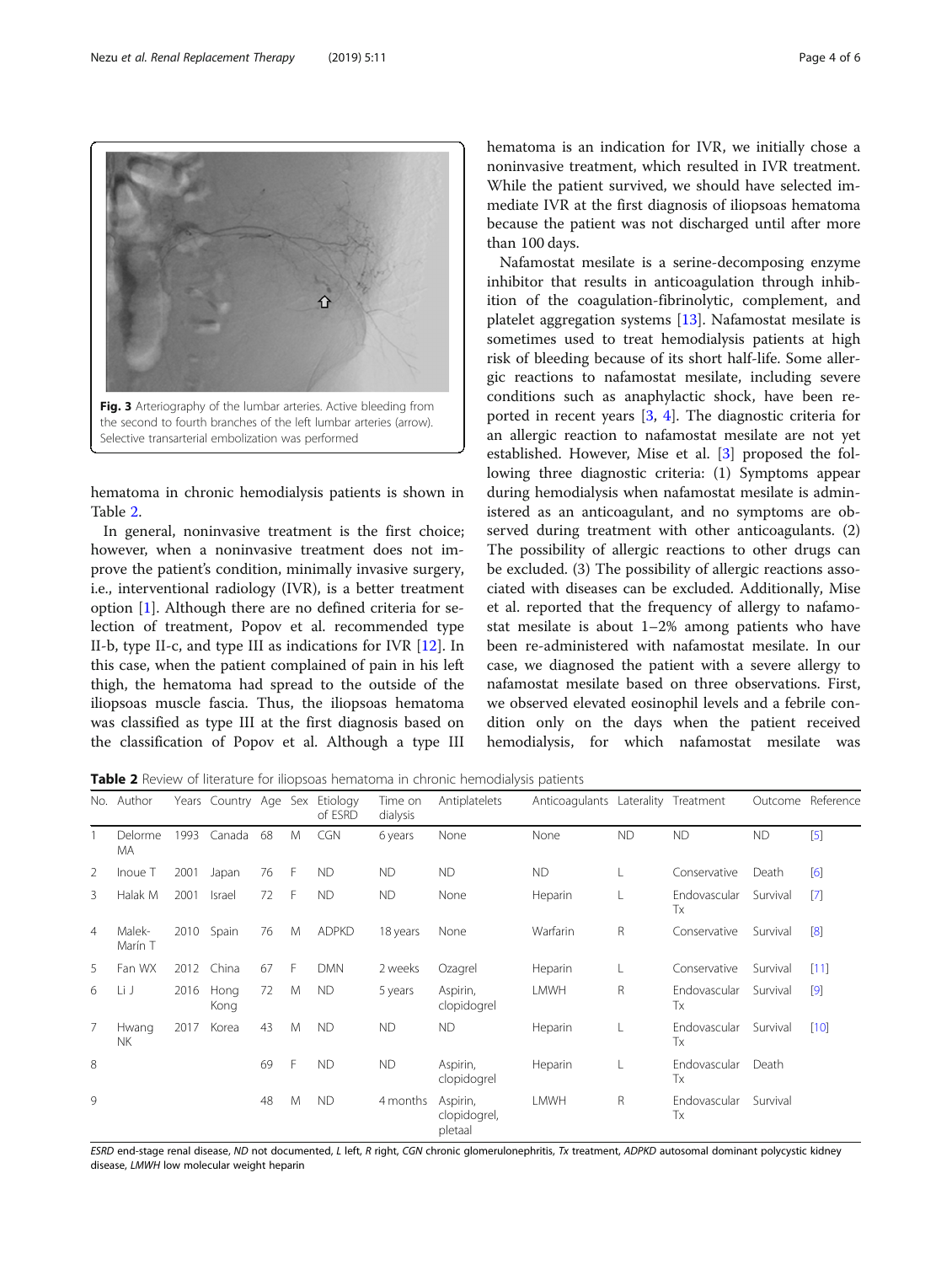administered. Second, the discontinuation of nafamostat mesilate and administration of a steroid drug relieved the clinical symptoms. Third, infectious diseases such as iliopsoas muscle abscess were not suspected based on the clinical course. Because the abnormal coagulation continued even after DIC treatment, the patient was diagnosed with a hematoma. Nakajima et al. indicated that the residual dissection after surgical treatment of Stanford type A aortic dissection will decrease coagulation, which is a risk for DIC development [[14\]](#page-5-0). Although the coagulation test results were not examined before hospitalization, the platelet counts were  $\leq 100,000/\mu L$ for 2 years. Therefore, it seems that DIC caused by nafamostat mesilate was prolonged by chronic aortic dissection in this case.

Although we diagnosed anaphylaxis due to nafamostat mesilate, his DLST results were negative. According to the report of Ito et al., the sensitivity of DLST is only 60%; therefore, it might not be necessary for diagnosing an allergy [[4\]](#page-5-0). In this case, the DLST was considered to be false negative. However, blood pressure decreased within several hours after administration of nafamostat mesilate, which met the diagnostic criteria of anaphylaxis suggested by Simons et al. [\[15\]](#page-5-0). In addition, anaphylaxis is a type 1 allergic reaction, and the involvement of type 1 allergy and DIC were suspected in this case. Although the pathway from a type 1 allergy to DIC has not been fully elucidated, it might be related to mast cell and eosinophil mediators such as platelet-activating factor [\[16](#page-5-0)–[18](#page-5-0)]. Takeda et al. described the possibility of causing DIC by eosinophil cationic protein, and a few complications of eosinophilia and DIC have been reported [\[19\]](#page-5-0). In this case, eosinophilia was increased and might have been an important factor in drug-induced DIC.

The patient's procalcitonin level on day 6 of hospitalization was abnormally high. In this case, both blood cultures yielded negative results, and CECT did not show any infectious source. Therefore, anaphylactic shock was strongly suspected. It is possible that the non-infectious pathway of procalcitonin increased due to increased oxidative stress after the administration of acetaminophen for hepatic injury caused by DIC [[20](#page-5-0)– [22\]](#page-5-0).

This case of iliopsoas muscle hematoma from DIC secondary to allergy to nafamostat mesilate resulted in two clinically important conclusions. First, nafamostat mesilate allergy should be considered in the differential diagnosis of febrile patients with a repeated history of nafamostat mesilate treatment. Second, iliopsoas muscle hematoma with active bleeding in patients on hemodialysis is always classified as type II-b because anticoagulant drugs are generally administered during hemodialysis. Therefore, IVR may be considered a

first-line treatment option. In Japan, nafamostat mesilate is often used as an anticoagulant in patients on hemodialysis who are at high risk of bleeding, and these findings may help us to achieve both early diagnosis and early treatment intervention when spontaneous iliopsoas hematoma occurs.

## Conclusions

We encountered a patient with iliopsoas muscle hematoma from DIC secondary to allergy to nafamostat mesilate. In Japan, nafamostat mesilate is sometimes used to treat patients on hemodialysis who are at high risk of bleeding. For dialysis patients, recording medical history of repeated nafamostat mesilate use and consideration of an allergy to nafamostat mesilate are critical. In addition to early diagnosis, when iliopsoas hematoma occurs, early intravascular treatment should be considered.

#### Abbreviations

ALT: Alanine aminotransferase; AST: Aspartate aminotransferase; CECT: Contrast-enhanced computed tomography; DIC: Disseminated intravascular coagulation; DLST: Drug-induced lymphocyte stimulation test; IVR: Interventional radiology

#### Acknowledgements

We would like to thank Editage [\(www.editage.jp\)](http://www.editage.jp) for English language editing.

#### Funding

The authors received no funding in relation to this manuscript.

#### Availability of data and materials

The datasets used and/or analyzed during the current study are available from the corresponding author on reasonable request.

#### Authors' contributions

KN, HK, and AK provided the discussion and treatment of the patient. KN, TY, TF, and HK reviewed and revised the manuscript. All authors read and approved the final manuscript and agree with the submission to the journal.

#### Ethics approval and consent to participate

Not applicable.

#### Consent for publication

Written informed consent was obtained from the patient for publication of this case report.

#### Competing interests

The authors declare that they have no competing interests.

### Publisher's Note

Springer Nature remains neutral with regard to jurisdictional claims in published maps and institutional affiliations.

#### Author details

<sup>1</sup>Department of Urology, Shirakawa Kosei General Hospital, Shirakawa-shi Japan. <sup>2</sup> Center for Innovative Research for Communities and Clinical Excellence (CiRC2LE), Fukushima Medical University, 1 Hikarigaoka, Fukushima-shi, Fukushima-ken 960-1295, Japan. <sup>3</sup>Division of Blood Purification, Tohoku University Hospital, Sendai-shi, Japan.